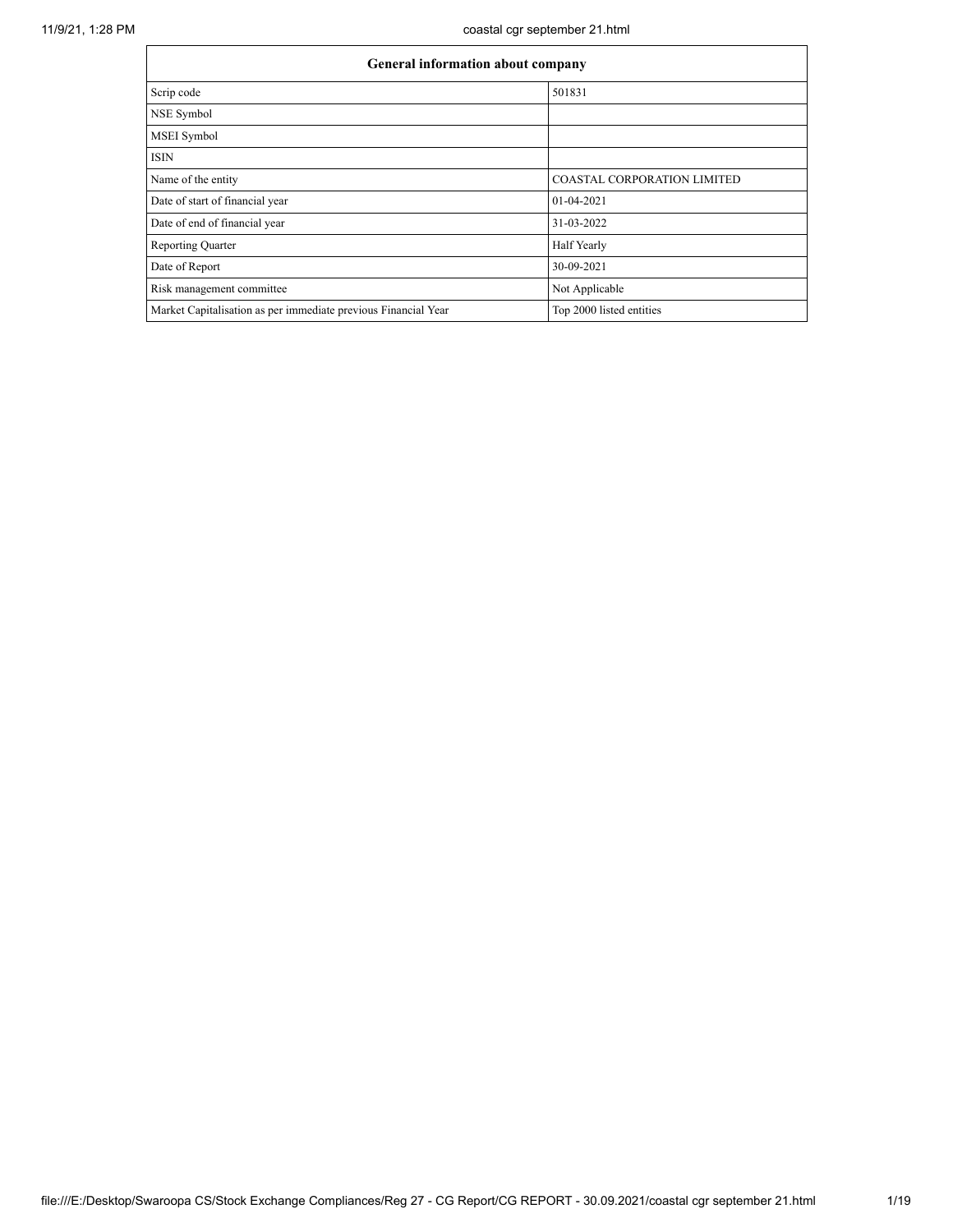## **Annexure I**

## **Annexure I to be submitted by listed entity on quarterly basis**

|                 |            |            |                                                       |                            |                               |                          |                                                                                                      |                                             | <b>I. Composition of Board of Directors</b>               |                            |                      |                                            |                                                                                                                                                |                                                                                                                                                                      |                                                                                                                                                                          |                                                                                                                                                                              |
|-----------------|------------|------------|-------------------------------------------------------|----------------------------|-------------------------------|--------------------------|------------------------------------------------------------------------------------------------------|---------------------------------------------|-----------------------------------------------------------|----------------------------|----------------------|--------------------------------------------|------------------------------------------------------------------------------------------------------------------------------------------------|----------------------------------------------------------------------------------------------------------------------------------------------------------------------|--------------------------------------------------------------------------------------------------------------------------------------------------------------------------|------------------------------------------------------------------------------------------------------------------------------------------------------------------------------|
|                 |            |            |                                                       |                            |                               |                          | Disclosure of notes on composition of board of directors explanatory                                 |                                             |                                                           |                            |                      |                                            |                                                                                                                                                |                                                                                                                                                                      |                                                                                                                                                                          |                                                                                                                                                                              |
|                 |            |            |                                                       |                            |                               |                          |                                                                                                      |                                             | Whether the listed entity has a Regular Chairperson   Yes |                            |                      |                                            |                                                                                                                                                |                                                                                                                                                                      |                                                                                                                                                                          |                                                                                                                                                                              |
|                 |            |            |                                                       |                            |                               |                          |                                                                                                      |                                             | Whether Chairperson is related to MD or CEO No            |                            |                      |                                            |                                                                                                                                                |                                                                                                                                                                      |                                                                                                                                                                          |                                                                                                                                                                              |
| of the Director | PAN        | $\rm{DIN}$ | Category 1<br>of directors                            | Category 2<br>of directors | Category<br>3 of<br>directors | Date<br>of<br>Birth      | Whether<br>special<br>resolution<br>passed?<br>[Refer Reg.<br>$17(1A)$ of<br>Listing<br>Regulations] | Date of<br>passing<br>special<br>resolution | <b>Initial Date</b><br>of<br>appointment                  | Date of Re-<br>appointment | Date of<br>cessation | Tenure<br>of<br>director<br>(in<br>months) | No of<br>Directorship<br>in listed<br>entities<br>including<br>this listed<br>entity (Refer<br>Regulation<br>17A of<br>Listing<br>Regulations) | No of<br>Independent<br>Directorship<br>in listed<br>entities<br>including<br>this listed<br>entity<br>(Refer<br>Regulation<br>$17A(1)$ of<br>Listing<br>Regulations | Number of<br>memberships<br>in Audit/<br>Stakeholder<br>Committee(s)<br>including this<br>listed entity<br>(Refer<br>Regulation<br>$26(1)$ of<br>Listing<br>Regulations) | No of po<br>of<br>Chairper<br>in Audi<br>Stakehol<br>Commit<br>held in lis<br>entitie<br>includir<br>this list<br>entity (R<br>Regulati<br>$26(1)$ c<br>Listing<br>Regulatic |
| i Sankara Rao   | ABRPR1696R | 05184747   | Non-<br>Executive -<br>Independent<br>Director        | Chairperson                |                               | $31 -$<br>$12 -$<br>1960 | NA                                                                                                   |                                             | 01-07-2021                                                |                            |                      | 3                                          | 3                                                                                                                                              | 3                                                                                                                                                                    | 2                                                                                                                                                                        | $\mathbf{0}$                                                                                                                                                                 |
| SARAJ           | ACAPV2793F | 00057558   | Executive<br>Director                                 | Not<br>Applicable          |                               | $31 -$<br>$07 -$<br>1954 | NA                                                                                                   |                                             | 30-05-1981                                                | 29-09-2020                 |                      | 60                                         |                                                                                                                                                | $\mathbf{0}$                                                                                                                                                         | $\Omega$                                                                                                                                                                 | $\theta$                                                                                                                                                                     |
| VALSARAJ        | AAHPV7534K | 01064411   | Non-<br>Executive -<br>Non<br>Independent<br>Director | Not<br>Applicable          |                               | $01 -$<br>$02 -$<br>1964 | NA                                                                                                   |                                             | 01-10-2004                                                | 29-09-2020                 |                      |                                            |                                                                                                                                                | $\mathbf{0}$                                                                                                                                                         | $\overline{2}$                                                                                                                                                           |                                                                                                                                                                              |
| YANARAMAN       | AFXPK7839P | 01993027   | Non-<br>Executive -<br>Independent<br>Director        | Not<br>Applicable          |                               | $30 -$<br>$03 -$<br>1948 | NA                                                                                                   |                                             | 13-02-2018                                                | 11-09-2018                 |                      | 60                                         |                                                                                                                                                | -1                                                                                                                                                                   |                                                                                                                                                                          |                                                                                                                                                                              |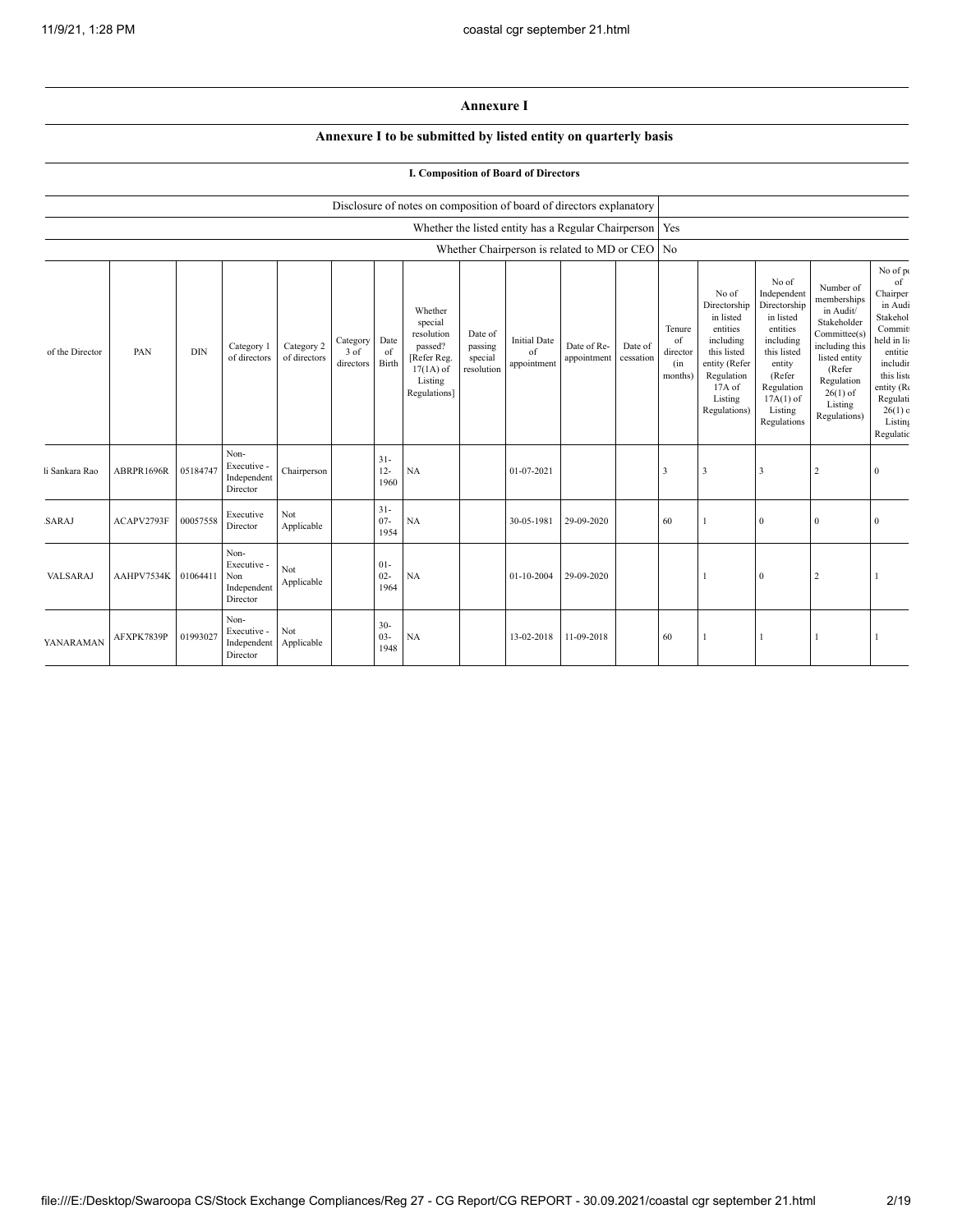|                |                      | r. Composition of Doard of Directors |                     |            |                                                           |                               |                                       |                          |                                                                                                      |                                             |                                          |                            |                      |                                            |                                                                                                                                                |                                                                                                                                                                   |
|----------------|----------------------|--------------------------------------|---------------------|------------|-----------------------------------------------------------|-------------------------------|---------------------------------------|--------------------------|------------------------------------------------------------------------------------------------------|---------------------------------------------|------------------------------------------|----------------------------|----------------------|--------------------------------------------|------------------------------------------------------------------------------------------------------------------------------------------------|-------------------------------------------------------------------------------------------------------------------------------------------------------------------|
|                |                      |                                      |                     |            |                                                           |                               |                                       |                          | Disclosure of notes on composition of board of directors explanatory                                 |                                             |                                          |                            |                      |                                            |                                                                                                                                                |                                                                                                                                                                   |
|                |                      |                                      |                     |            |                                                           |                               |                                       |                          | Whether the listed entity has a Regular Chairperson                                                  |                                             |                                          |                            |                      |                                            |                                                                                                                                                |                                                                                                                                                                   |
| Sr             | Title<br>(Mr)<br>Ms) | Name of the Director                 | PAN                 | <b>DIN</b> | Category 1<br>of directors                                | Category 2<br>of<br>directors | Category<br>$3$ of<br>directors Birth | Date<br>$\alpha$ f       | Whether<br>special<br>resolution<br>passed?<br>[Refer Reg.<br>$17(1A)$ of<br>Listing<br>Regulations] | Date of<br>passing<br>special<br>resolution | <b>Initial Date</b><br>of<br>appointment | Date of Re-<br>appointment | Date of<br>cessation | Tenure<br>of<br>director<br>(in<br>months) | No of<br>Directorship<br>in listed<br>entities<br>including<br>this listed<br>entity (Refer<br>Regulation<br>17A of<br>Listing<br>Regulations) | No of<br>Independen<br>Directorshi<br>in listed<br>entities<br>including<br>this listed<br>entity<br>(Refer<br>Regulation<br>$17A(1)$ of<br>Listing<br>Regulation |
| 5              | Mr                   | <b>GVV</b><br>SATYANARAYANA          | AIYPS2412A          | 00187006   | Executive<br>Director                                     | Not<br>Applicable             |                                       | $06 -$<br>$09 -$<br>1961 | <b>NA</b>                                                                                            |                                             | 01-10-2011                               | 29-09-2017                 |                      |                                            |                                                                                                                                                | $\Omega$                                                                                                                                                          |
| 6              | Mr                   | M V<br>SURYANARAYANA                 | ABOPM7842H 00372812 |            | Non-<br>Executive -<br>Independent Applicable<br>Director | Not                           |                                       | $05 -$<br>$04 -$<br>1946 | Yes                                                                                                  | $29-09-$<br>2020                            | 14-09-2015                               | 29-09-2020                 |                      | 60                                         |                                                                                                                                                |                                                                                                                                                                   |
| $\overline{7}$ | Mr                   | K<br>VENKATESWARA<br><b>RAO</b>      | AFXPK6522K          | 01678973   | Non-<br>Executive -<br>Independent Applicable<br>Director | Not                           |                                       | $16-$<br>$06 -$<br>1945  | Yes                                                                                                  | $31 - 08 -$<br>2019                         | 01-10-2004                               | 31-08-2019                 |                      | 60                                         |                                                                                                                                                |                                                                                                                                                                   |

## **I. Composition of Board of Directors**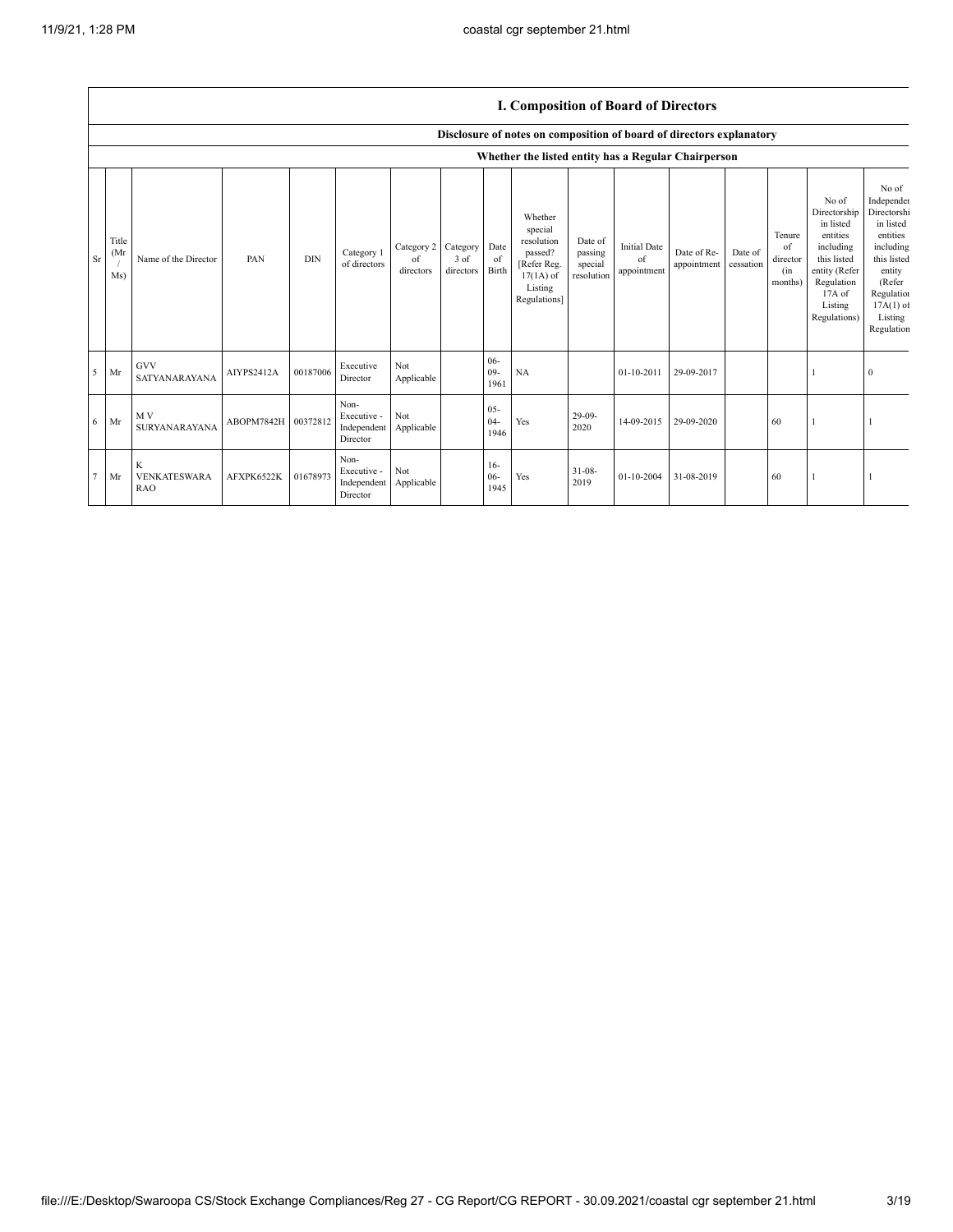|                | <b>Audit Committee Details</b> |                              |                                                             |                            |                        |                      |         |  |  |
|----------------|--------------------------------|------------------------------|-------------------------------------------------------------|----------------------------|------------------------|----------------------|---------|--|--|
|                |                                |                              | Whether the Audit Committee has a Regular Chairperson   Yes |                            |                        |                      |         |  |  |
| Sr             | <b>DIN</b><br>Number           | Name of Committee<br>members | Category 1 of directors                                     | Category 2 of<br>directors | Date of<br>Appointment | Date of<br>Cessation | Remarks |  |  |
|                | 01993027                       | <b>RKALYANARAMAN</b>         | Non-Executive - Independent<br>Director                     | Chairperson                | 13-02-2018             |                      |         |  |  |
| $\overline{c}$ | 01064411                       | <b>JEEJA VALSARAJ</b>        | Non-Executive - Non<br>Independent Director                 | Member                     | 13-02-2018             |                      |         |  |  |
| 3              | 00372812                       | M V<br>SURYANARAYANA         | Non-Executive - Independent<br>Director                     | Member                     | 13-02-2018             |                      |         |  |  |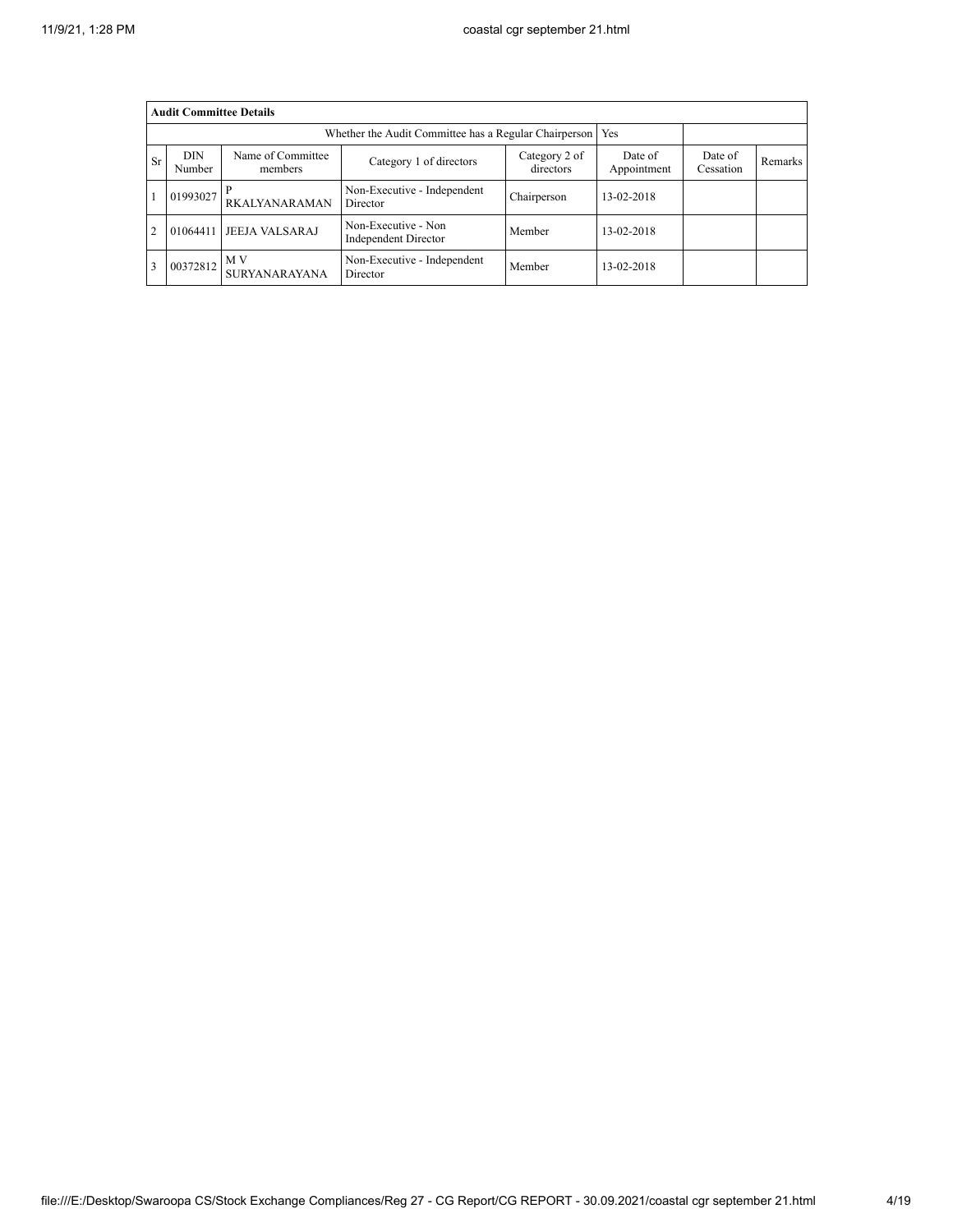|                | Nomination and remuneration committee |                              |                                                                                   |                            |                        |                      |         |  |  |  |
|----------------|---------------------------------------|------------------------------|-----------------------------------------------------------------------------------|----------------------------|------------------------|----------------------|---------|--|--|--|
|                |                                       |                              | Whether the Nomination and remuneration committee has a Regular Chairperson   Yes |                            |                        |                      |         |  |  |  |
| Sr             | <b>DIN</b><br>Number                  | Name of Committee<br>members | Category 1 of directors                                                           | Category 2 of<br>directors | Date of<br>Appointment | Date of<br>Cessation | Remarks |  |  |  |
|                | 00372812                              | M V<br><b>SURYANARAYANA</b>  | Non-Executive - Independent<br>Director                                           | Chairperson                | 13-02-2018             |                      |         |  |  |  |
| $\overline{2}$ | 01064411                              | <b>JEEJA VALSARAJ</b>        | Non-Executive - Non<br>Independent Director                                       | Member                     | 13-02-2018             |                      |         |  |  |  |
| 3              | 01993027                              | RKALYANARAMAN                | Non-Executive - Independent<br>Director                                           | Member                     | 13-02-2018             |                      |         |  |  |  |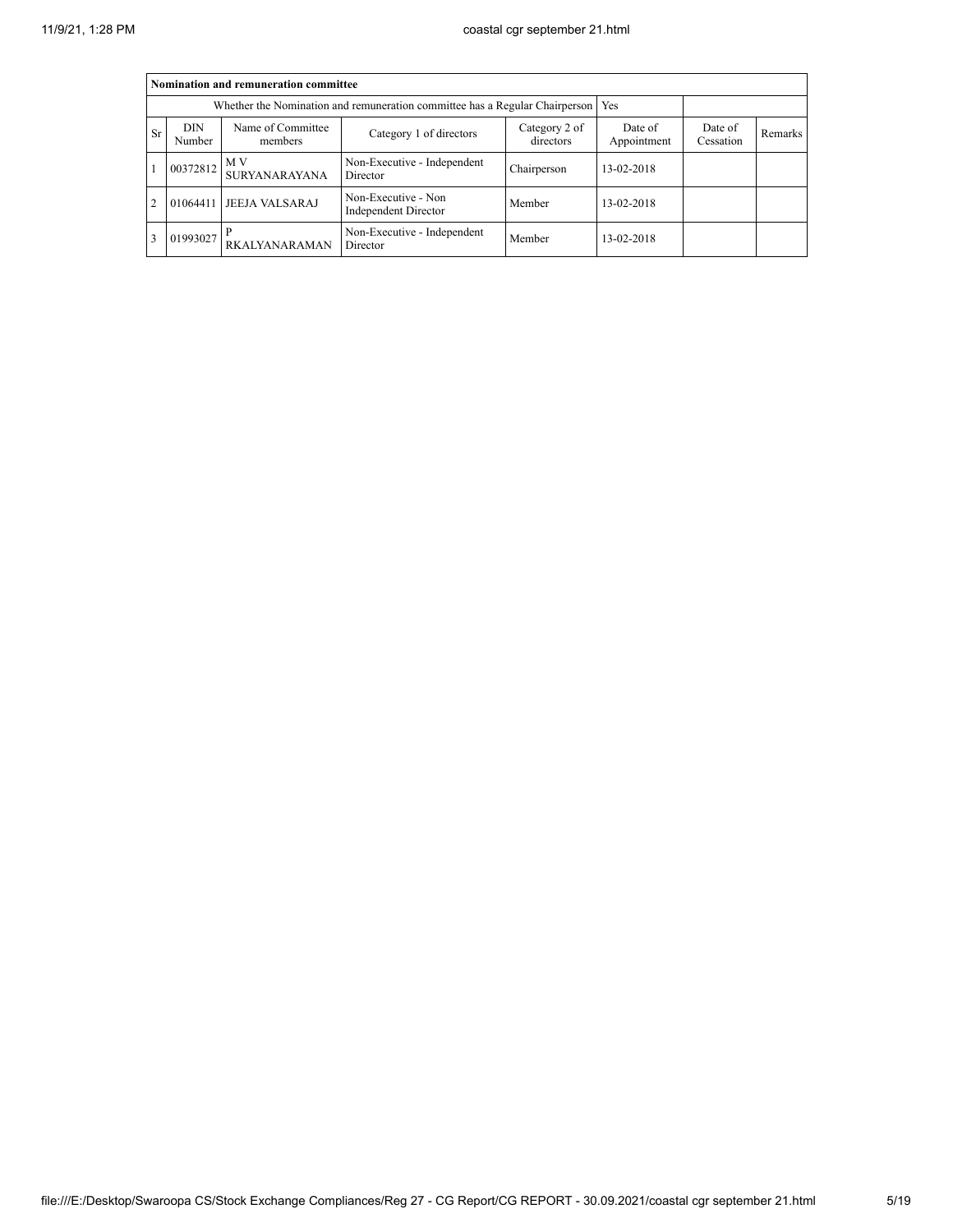|    | <b>Stakeholders Relationship Committee</b> |                              |                                                                                 |                            |                        |                      |         |  |  |  |
|----|--------------------------------------------|------------------------------|---------------------------------------------------------------------------------|----------------------------|------------------------|----------------------|---------|--|--|--|
|    |                                            |                              | Whether the Stakeholders Relationship Committee has a Regular Chairperson   Yes |                            |                        |                      |         |  |  |  |
| Sr | <b>DIN</b><br>Number                       | Name of Committee<br>members | Category 1 of directors                                                         | Category 2 of<br>directors | Date of<br>Appointment | Date of<br>Cessation | Remarks |  |  |  |
|    | 01064411                                   | <b>JEEJA VALSARAJ</b>        | Non-Executive - Non<br>Independent Director                                     | Chairperson                | $11 - 02 - 2021$       |                      |         |  |  |  |
| 2  | 00372812                                   | M V<br><b>SURYANARAYANA</b>  | Non-Executive - Independent<br>Director                                         | Member                     | $11 - 02 - 2021$       |                      |         |  |  |  |
| 3  | 01678973                                   | K VENKATESWARA<br><b>RAO</b> | Non-Executive - Independent<br>Director                                         | Member                     | 11-02-2021             |                      |         |  |  |  |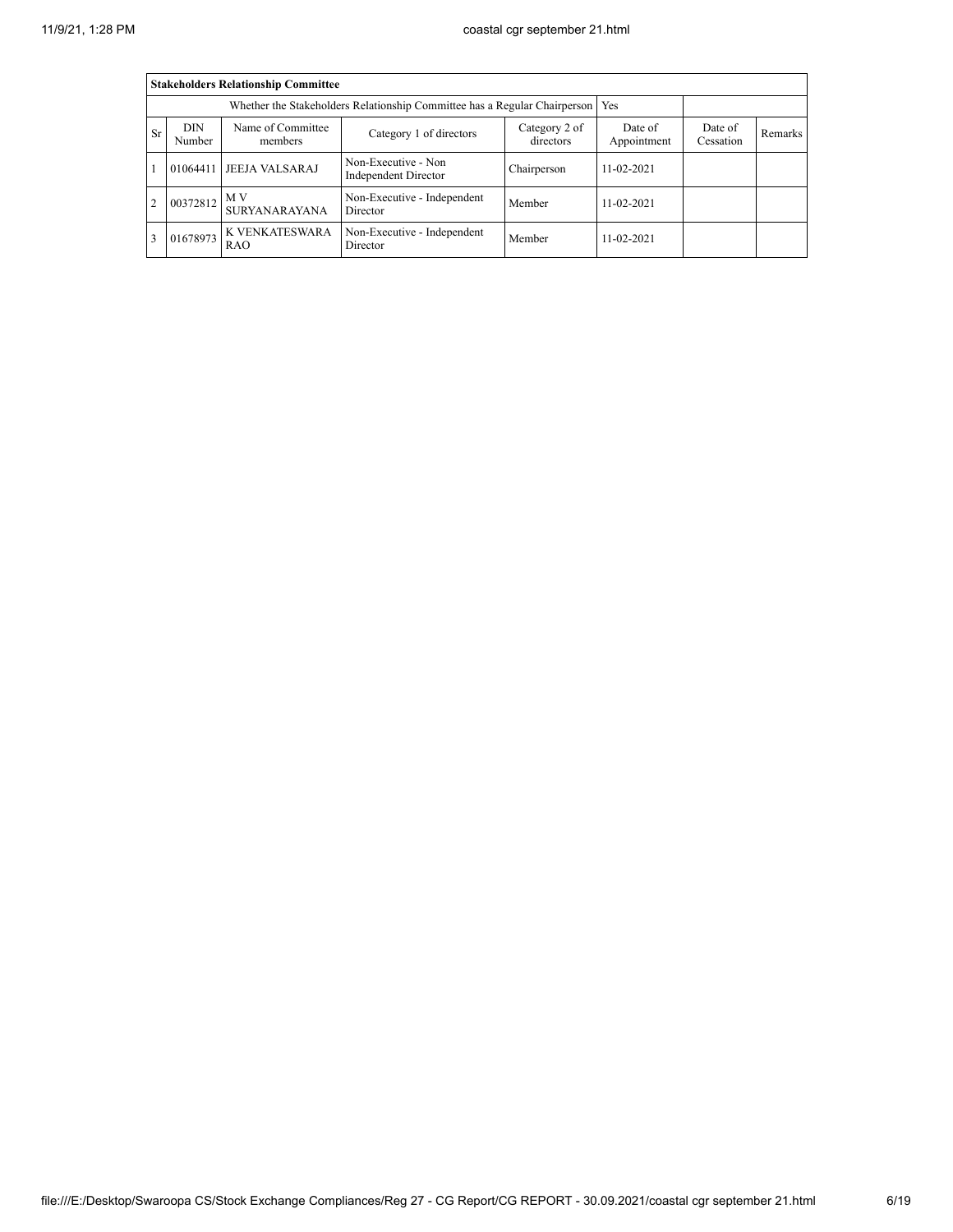|      | <b>Risk Management Committee</b> |                                                                 |                            |                            |                        |                      |         |  |  |
|------|----------------------------------|-----------------------------------------------------------------|----------------------------|----------------------------|------------------------|----------------------|---------|--|--|
|      |                                  | Whether the Risk Management Committee has a Regular Chairperson |                            |                            |                        |                      |         |  |  |
| - Sr | DIN<br>Number                    | Name of Committee<br>members                                    | Category 1 of<br>directors | Category 2 of<br>directors | Date of<br>Appointment | Date of<br>Cessation | Remarks |  |  |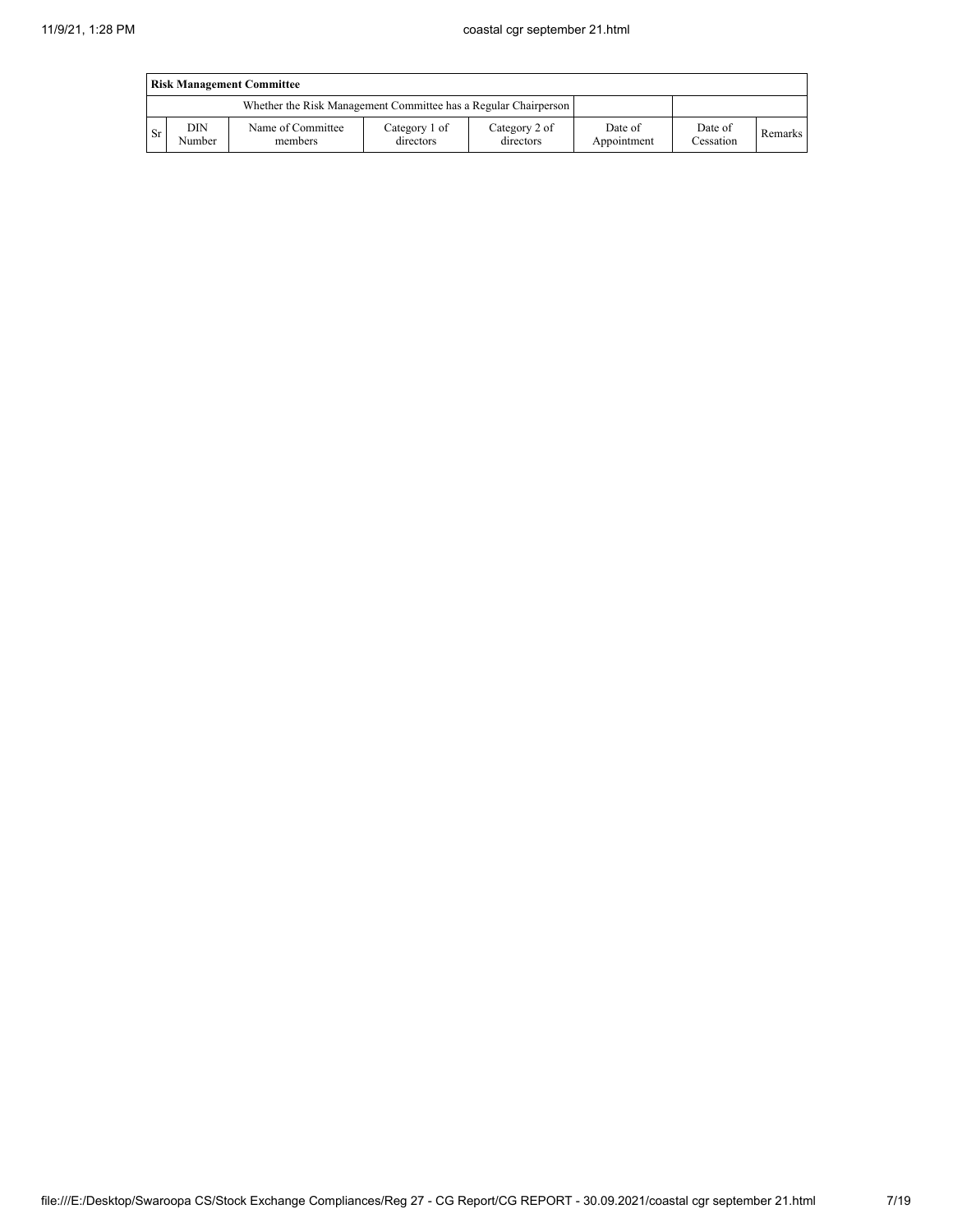|                | <b>Corporate Social Responsibility Committee</b> |                              |                                                                                       |                            |                        |                      |         |  |  |  |
|----------------|--------------------------------------------------|------------------------------|---------------------------------------------------------------------------------------|----------------------------|------------------------|----------------------|---------|--|--|--|
|                |                                                  |                              | Whether the Corporate Social Responsibility Committee has a Regular Chairperson   Yes |                            |                        |                      |         |  |  |  |
| Sr             | <b>DIN</b><br>Number                             | Name of Committee<br>members | Category 1 of directors                                                               | Category 2 of<br>directors | Date of<br>Appointment | Date of<br>Cessation | Remarks |  |  |  |
|                | 01064411                                         | <b>JEEJA VALSARAJ</b>        | Non-Executive - Non<br>Independent Director                                           | Chairperson                | $11 - 02 - 2021$       |                      |         |  |  |  |
| $\overline{2}$ | 01993027                                         | RKALYANARAMAN                | Non-Executive - Independent<br>Director                                               | Member                     | $11 - 02 - 2021$       |                      |         |  |  |  |
| 3              | 01678973                                         | K VENKATESWARA<br><b>RAO</b> | Non-Executive - Independent<br>Director                                               | Member                     | $11 - 02 - 2021$       |                      |         |  |  |  |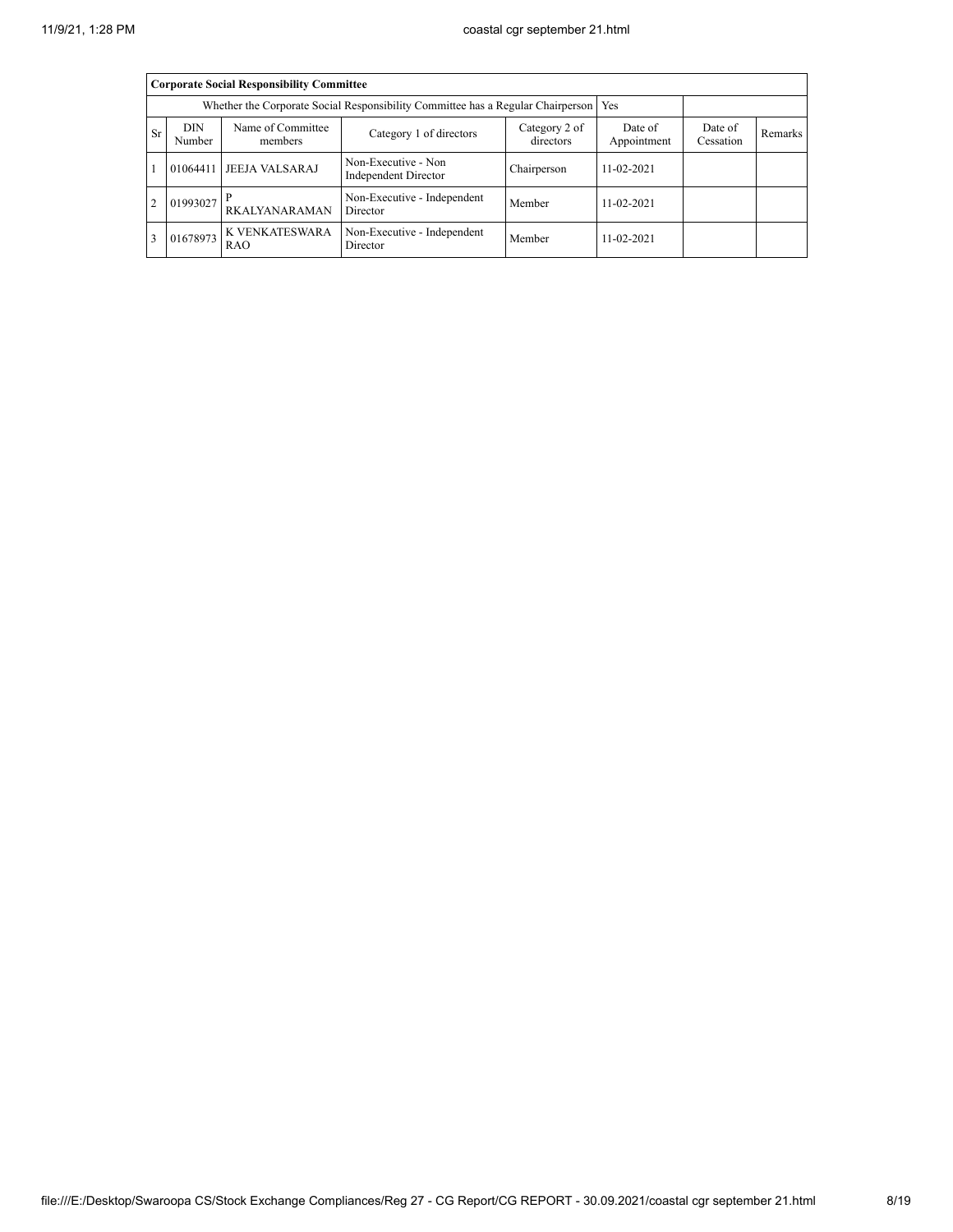| <b>Other Committee</b> |                                                                                                                         |  |  |
|------------------------|-------------------------------------------------------------------------------------------------------------------------|--|--|
|                        | Sr DIN Number Name of Committee members Name of other committee Category 1 of directors Category 2 of directors Remarks |  |  |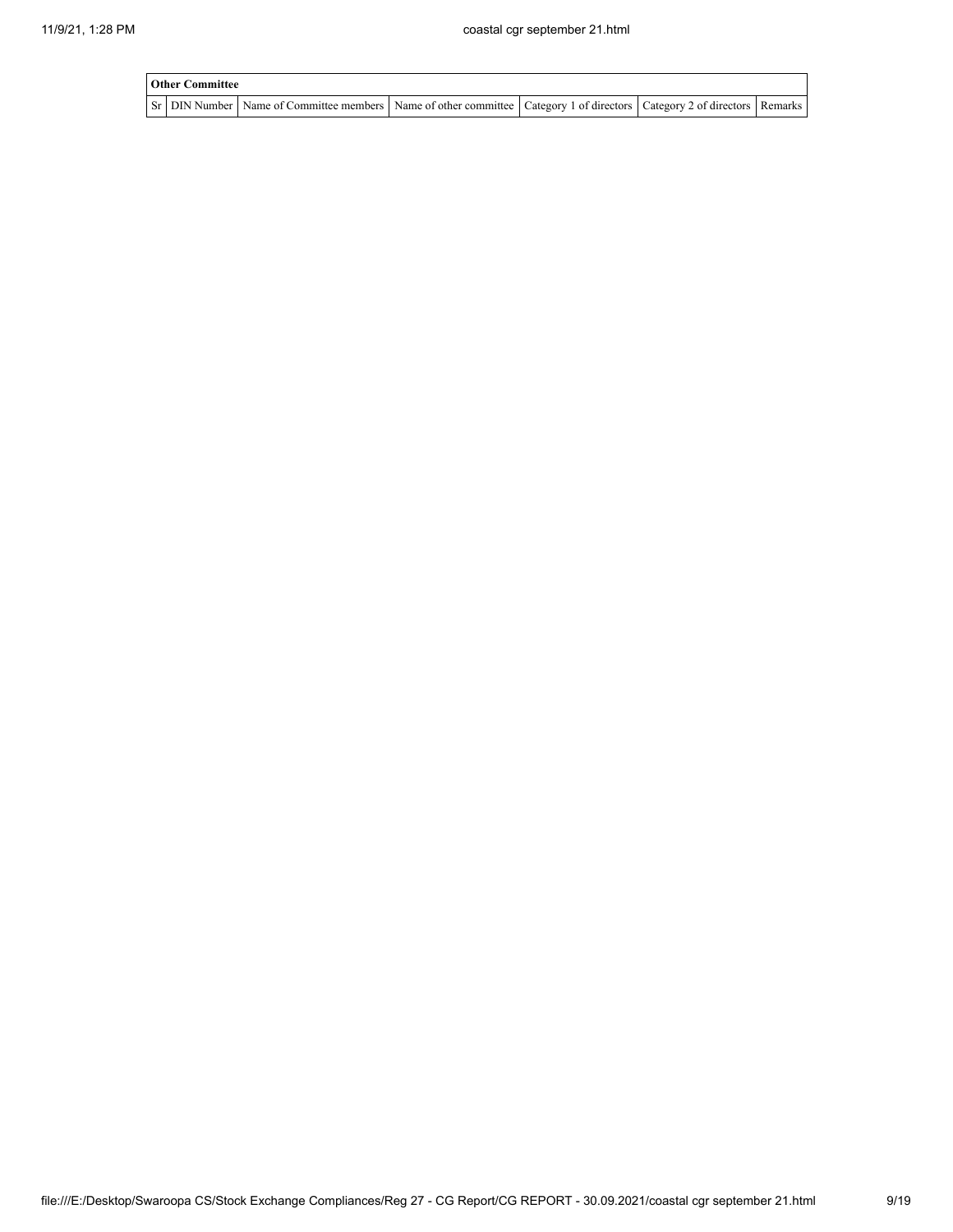|                | <b>Annexure 1</b>                                              |                                                               |                                                                      |                                       |                                                     |                                                                                  |                                                                        |  |  |
|----------------|----------------------------------------------------------------|---------------------------------------------------------------|----------------------------------------------------------------------|---------------------------------------|-----------------------------------------------------|----------------------------------------------------------------------------------|------------------------------------------------------------------------|--|--|
|                | Annexure 1                                                     |                                                               |                                                                      |                                       |                                                     |                                                                                  |                                                                        |  |  |
|                | <b>III. Meeting of Board of Directors</b>                      |                                                               |                                                                      |                                       |                                                     |                                                                                  |                                                                        |  |  |
|                | Disclosure of notes on meeting of board                        | of directors explanatory                                      |                                                                      |                                       |                                                     |                                                                                  |                                                                        |  |  |
| <b>Sr</b>      | $Date(s)$ of<br>meeting (if any)<br>in the previous<br>quarter | $Date(s)$ of<br>meeting (if any)<br>in the current<br>quarter | Maximum gap<br>between any two<br>consecutive (in<br>number of days) | Notes for<br>not<br>providing<br>Date | Whether<br>requirement of<br>Quorum met<br>(Yes/No) | Number of Directors<br>present <sup>*</sup> (other than<br>Independent Director) | No. of<br>Independent<br><b>Directors</b><br>attending the<br>meeting* |  |  |
|                | 29-06-2021                                                     |                                                               |                                                                      |                                       | Yes                                                 | 6                                                                                | 3                                                                      |  |  |
| $\overline{2}$ |                                                                | 08-07-2021                                                    | 8                                                                    |                                       | Yes                                                 | 7                                                                                | 4                                                                      |  |  |
| 3              |                                                                | 10-08-2021                                                    | 32                                                                   |                                       | Yes                                                 | 7                                                                                | $\overline{4}$                                                         |  |  |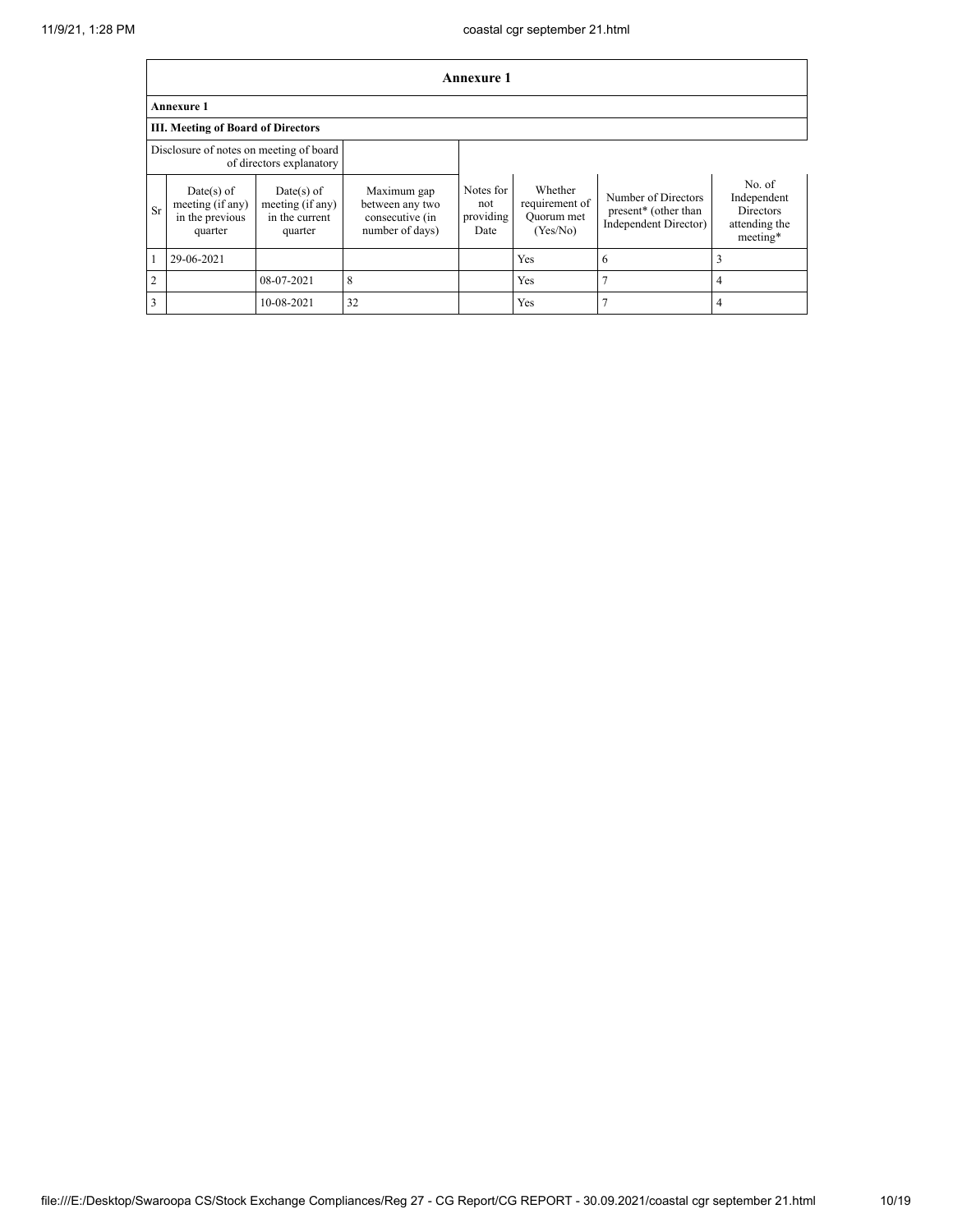|                | <b>Annexure 1</b>                                |                                                                                                          |                                                                      |                               |                                       |                                                        |                                                                                      |                                                                        |
|----------------|--------------------------------------------------|----------------------------------------------------------------------------------------------------------|----------------------------------------------------------------------|-------------------------------|---------------------------------------|--------------------------------------------------------|--------------------------------------------------------------------------------------|------------------------------------------------------------------------|
|                | <b>IV. Meeting of Committees</b>                 |                                                                                                          |                                                                      |                               |                                       |                                                        |                                                                                      |                                                                        |
|                |                                                  |                                                                                                          | Disclosure of notes on meeting of committees explanatory             |                               |                                       |                                                        |                                                                                      |                                                                        |
| <b>Sr</b>      | Name of<br>Committee                             | Date(s) of meeting (Enter<br>dates of Previous quarter<br>and Current quarter in<br>chronological order) | Maximum gap<br>between any two<br>consecutive (in<br>number of days) | Name of<br>other<br>committee | Reson for<br>not<br>providing<br>date | Whether<br>requirement<br>of Quorum<br>met<br>(Yes/No) | Number of<br><b>Directors</b><br>present* (other<br>than<br>Independent<br>Director) | No. of<br>Independent<br><b>Directors</b><br>attending the<br>meeting* |
| $\mathbf{1}$   | Audit<br>Committee                               | 29-06-2021                                                                                               |                                                                      |                               |                                       | Yes                                                    | 3                                                                                    | $\overline{2}$                                                         |
| $\overline{2}$ | Audit<br>Committee                               | 10-08-2021                                                                                               | 41                                                                   |                               |                                       | <b>Yes</b>                                             | 3                                                                                    | $\overline{c}$                                                         |
| 3              | Nomination<br>and<br>remuneration<br>committee   | 29-06-2021                                                                                               |                                                                      |                               |                                       | <b>Yes</b>                                             | 3                                                                                    | $\overline{c}$                                                         |
| $\overline{4}$ | Nomination<br>and<br>remuneration<br>committee   | 10-08-2021                                                                                               | 41                                                                   |                               |                                       | Yes                                                    | 3                                                                                    | 2                                                                      |
| 5              | <b>Stakeholders</b><br>Relationship<br>Committee | 01-06-2021                                                                                               |                                                                      |                               |                                       | Yes                                                    | $\overline{c}$                                                                       | 1                                                                      |
| 6              | <b>Stakeholders</b><br>Relationship<br>Committee | 07-08-2021                                                                                               | 66                                                                   |                               |                                       | Yes                                                    | 2                                                                                    | 1                                                                      |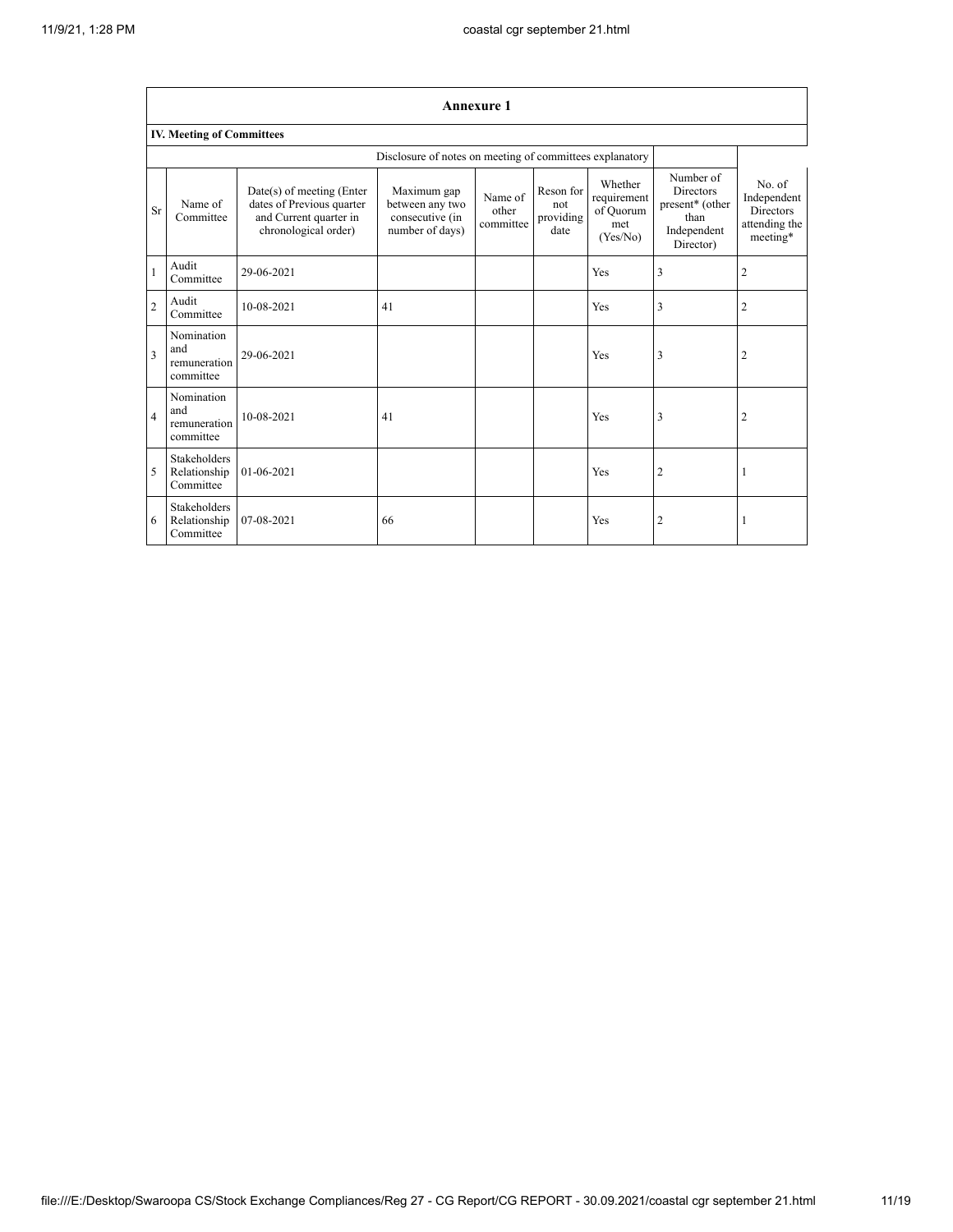|                | Annexure 1                                                                                                |                                  |                                                                    |  |  |  |  |  |
|----------------|-----------------------------------------------------------------------------------------------------------|----------------------------------|--------------------------------------------------------------------|--|--|--|--|--|
|                | V. Related Party Transactions                                                                             |                                  |                                                                    |  |  |  |  |  |
| Sr             | Subject                                                                                                   | Compliance status<br>(Yes/No/NA) | If status is "No" details of non-<br>compliance may be given here. |  |  |  |  |  |
|                | Whether prior approval of audit committee obtained                                                        | Yes                              |                                                                    |  |  |  |  |  |
| $\overline{2}$ | Whether shareholder approval obtained for material RPT                                                    | <b>NA</b>                        |                                                                    |  |  |  |  |  |
| 3              | Whether details of RPT entered into pursuant to omnibus approval<br>have been reviewed by Audit Committee | Yes                              |                                                                    |  |  |  |  |  |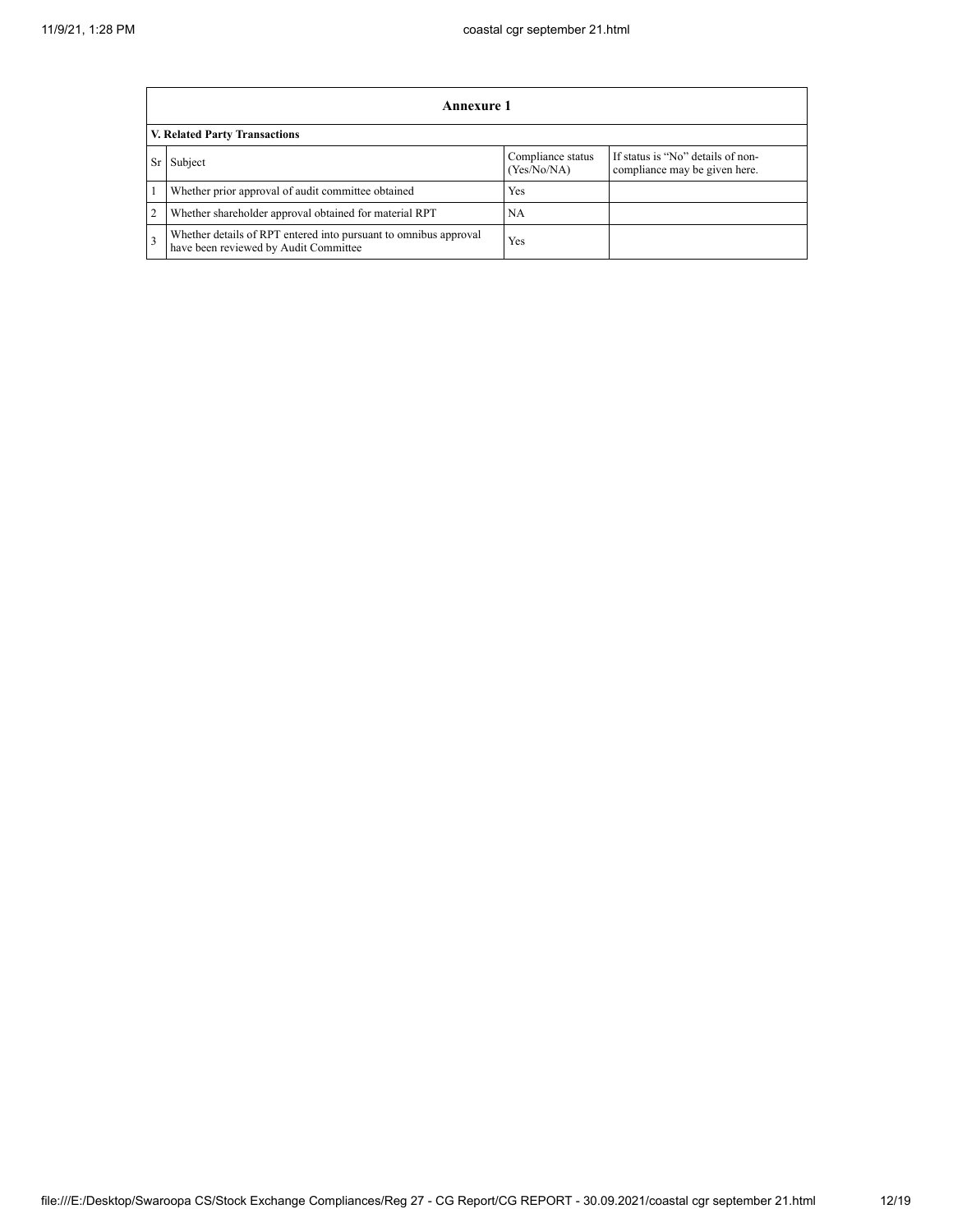|                          | <b>Annexure 1</b>                                                                                                                                                                                               |                               |  |  |
|--------------------------|-----------------------------------------------------------------------------------------------------------------------------------------------------------------------------------------------------------------|-------------------------------|--|--|
|                          | <b>VI. Affirmations</b>                                                                                                                                                                                         |                               |  |  |
| Sr                       | Subject                                                                                                                                                                                                         | Compliance<br>status (Yes/No) |  |  |
| $\mathbf{1}$             | The composition of Board of Directors is in terms of SEBI (Listing obligations and disclosure requirements)<br>Regulations, 2015                                                                                | Yes                           |  |  |
| $\overline{c}$           | The composition of the following committees is in terms of SEBI(Listing obligations and disclosure requirements)<br>Regulations, 2015 a. Audit Committee                                                        | Yes                           |  |  |
| 3                        | The composition of the following committees is in terms of SEBI(Listing obligations and disclosure requirements)<br>Regulations, 2015. b. Nomination & remuneration committee                                   | Yes                           |  |  |
| $\overline{4}$           | The composition of the following committees is in terms of SEBI(Listing obligations and disclosure requirements)<br>Regulations, 2015. c. Stakeholders relationship committee                                   | Yes                           |  |  |
| $\overline{\phantom{0}}$ | The composition of the following committees is in terms of SEBI(Listing obligations and disclosure requirements)<br>Regulations, 2015. d. Risk management committee (applicable to the top 500 listed entities) | NA                            |  |  |
| 6                        | The committee members have been made aware of their powers, role and responsibilities as specified in SEBI<br>(Listing obligations and disclosure requirements) Regulations, 2015.                              | Yes                           |  |  |
| $\overline{7}$           | The meetings of the board of directors and the above committees have been conducted in the manner as specified in<br>SEBI (Listing obligations and disclosure requirements) Regulations, 2015.                  | Yes                           |  |  |
| 8                        | This report and/or the report submitted in the previous quarter has been placed before Board of Directors.                                                                                                      | Yes                           |  |  |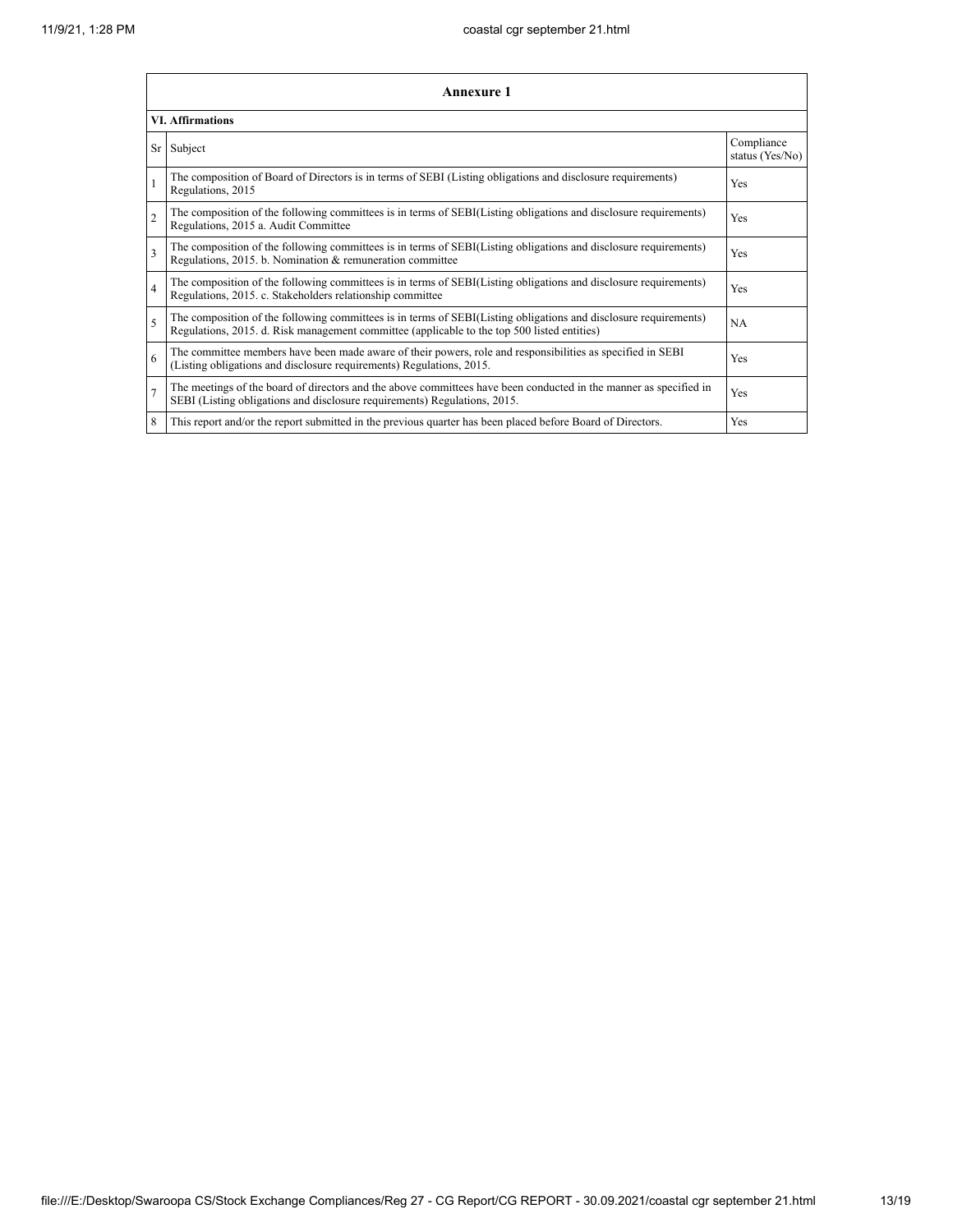| <b>Annexure 1</b> |                   |                     |
|-------------------|-------------------|---------------------|
| <b>Sr</b>         | Subject           | Compliance status   |
|                   | Name of signatory | G.V.V.SATYANARAYANA |
|                   | Designation       | Director            |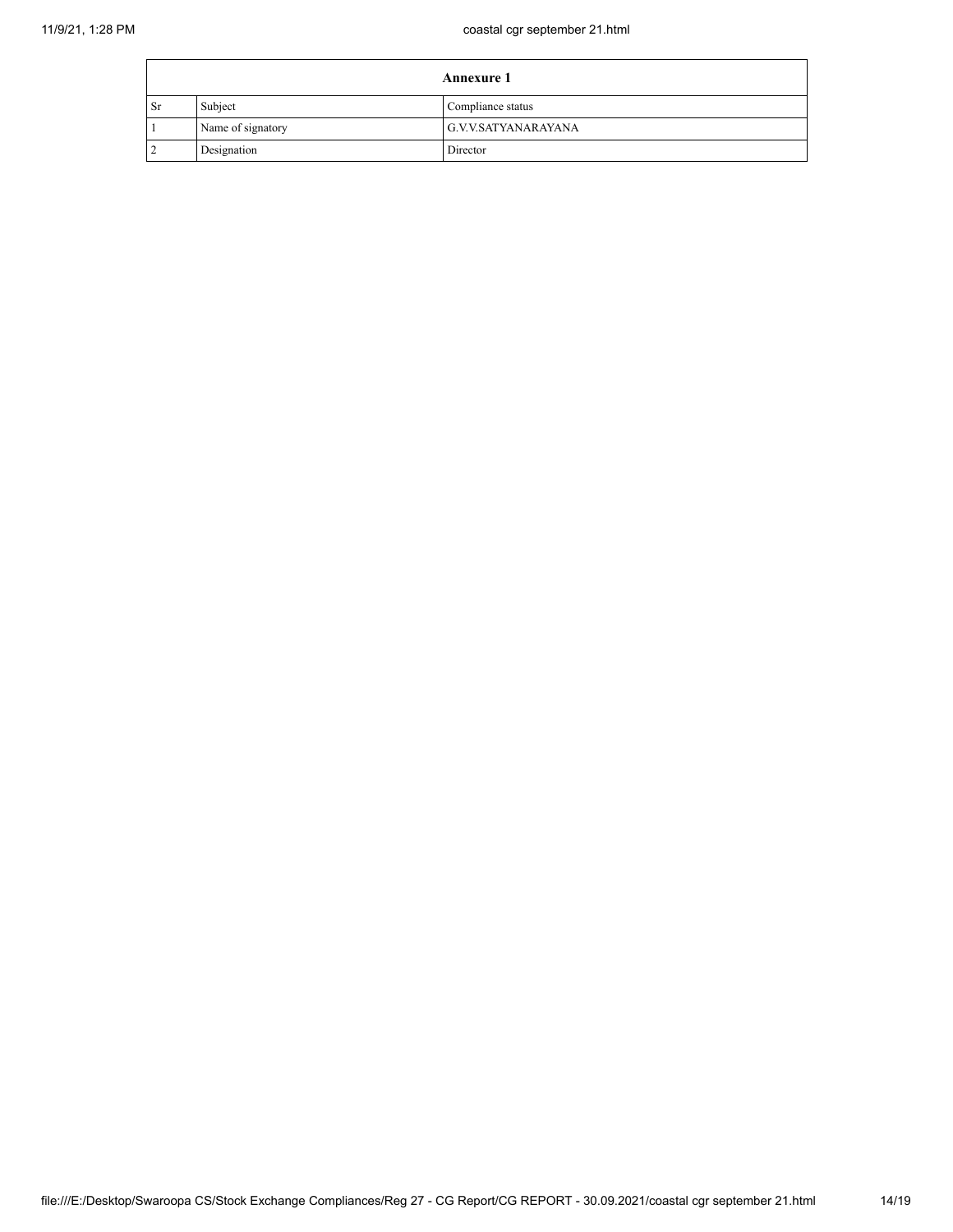|                         | Annexure III                                                                                                                                                                         |                                              |                                     |                                                                      |
|-------------------------|--------------------------------------------------------------------------------------------------------------------------------------------------------------------------------------|----------------------------------------------|-------------------------------------|----------------------------------------------------------------------|
|                         | <b>III.</b> Affirmations                                                                                                                                                             |                                              |                                     |                                                                      |
| Sr.                     | Particulars                                                                                                                                                                          | Regulation<br>Number                         | Compliance<br>status<br>(Yes/No/NA) | If status is "No" details of<br>non-compliance may be<br>given here. |
| 1                       | Copy of the annual report including balance sheet, profit and loss account,<br>directors report, corporate governance report, business responsibility<br>report displayed on website | 46(2)                                        | Yes                                 |                                                                      |
| $\overline{2}$          | Presence of Chairperson of Audit Committee at the Annual General<br>Meeting                                                                                                          | 18(1)(d)                                     | <b>Yes</b>                          |                                                                      |
| $\overline{\mathbf{3}}$ | Presence of Chairperson of the nomination and remuneration committee at<br>the annual general meeting                                                                                | 19(3)                                        | <b>Yes</b>                          |                                                                      |
| $\overline{4}$          | Presence of Chairperson of the Stakeholder Relationship committee at the<br>annual general meeting                                                                                   | 20(3)                                        | <b>Yes</b>                          |                                                                      |
| 5                       | Whether "Corporate Governance Report" disclosed in Annual Report                                                                                                                     | $34(3)$ read with<br>para C of<br>Schedule V | Yes                                 |                                                                      |
|                         | Any other information to be provided                                                                                                                                                 |                                              |                                     |                                                                      |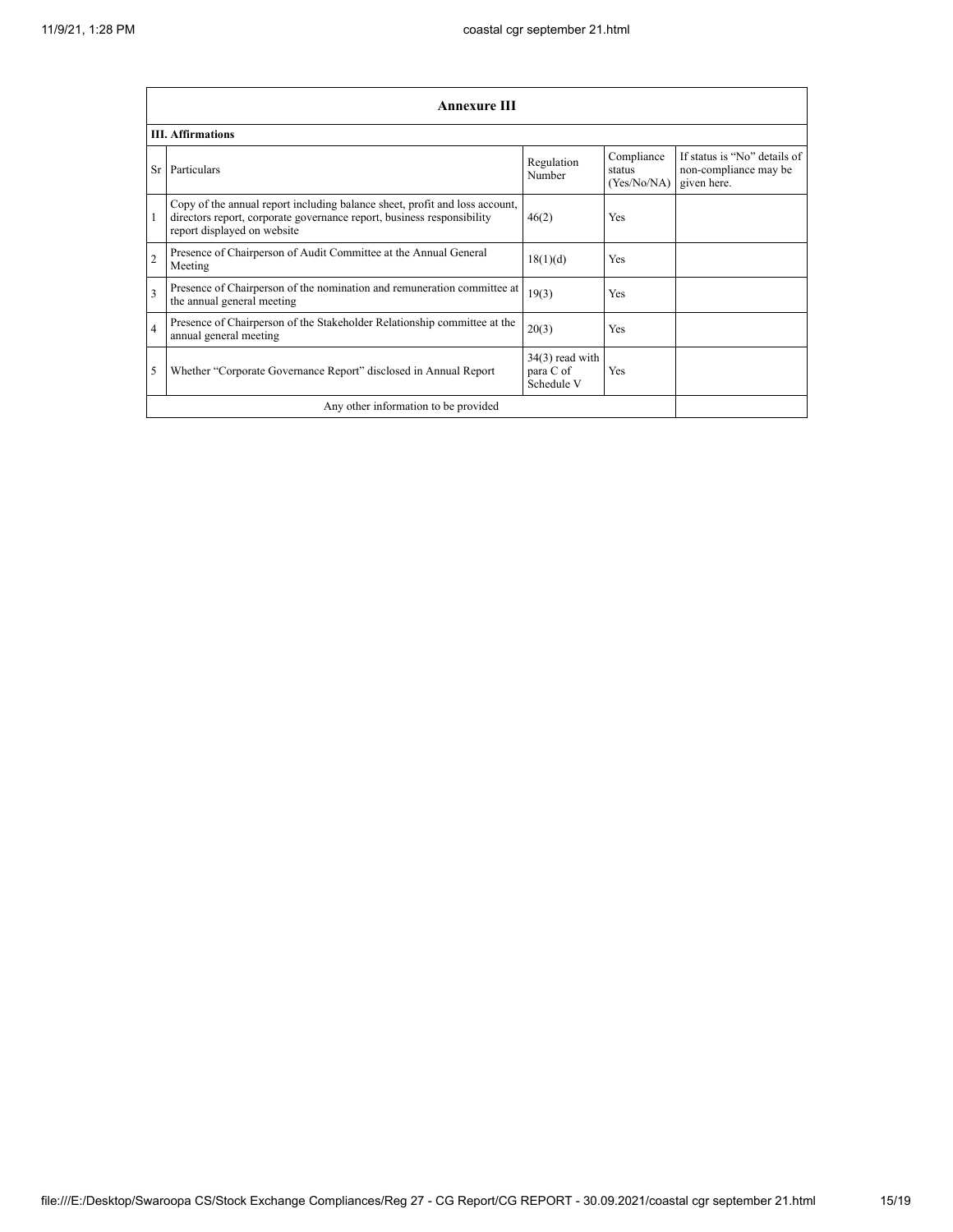|   |                   | <b>Annexure III</b> |
|---|-------------------|---------------------|
|   | Name of signatory | G.V.V.SATYANARAYANA |
| 2 | Designation       | Director            |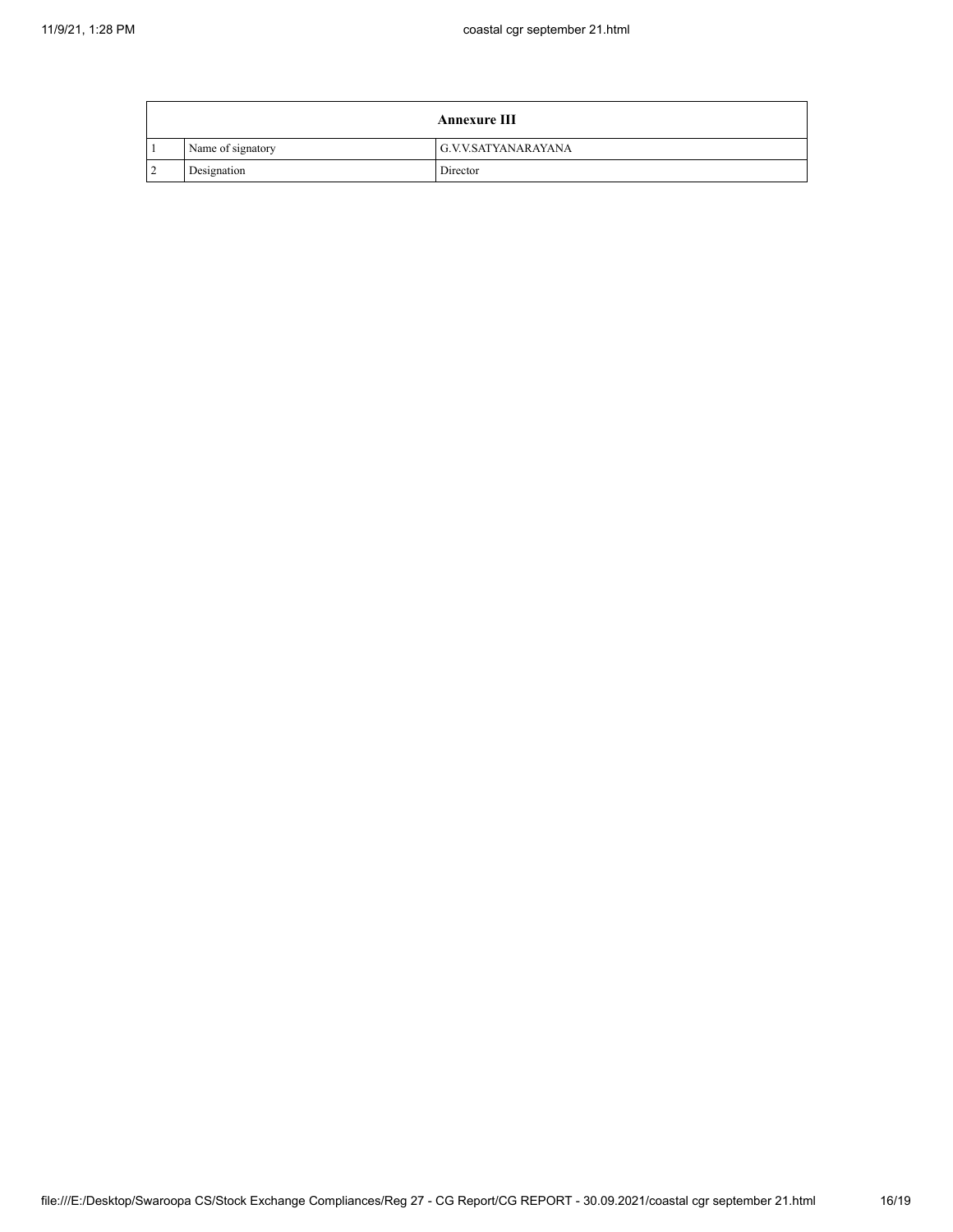| <b>Additional Half yearly Disclosure</b>                                                                                                                                                                                                                                                                                                                                                                                                |                                                |                                                            |                                                                                      |
|-----------------------------------------------------------------------------------------------------------------------------------------------------------------------------------------------------------------------------------------------------------------------------------------------------------------------------------------------------------------------------------------------------------------------------------------|------------------------------------------------|------------------------------------------------------------|--------------------------------------------------------------------------------------|
| Applicability of disclosure                                                                                                                                                                                                                                                                                                                                                                                                             | Applicable                                     |                                                            |                                                                                      |
| Reason for Non Applicability                                                                                                                                                                                                                                                                                                                                                                                                            | Textual Information(1)                         |                                                            |                                                                                      |
| I. Disclosure of Loans/ guarantees/comfort letters /securities etc.refer note below                                                                                                                                                                                                                                                                                                                                                     |                                                |                                                            |                                                                                      |
| (A) Any loan or any other form of debt advanced by the listed entity directly or indirectly to                                                                                                                                                                                                                                                                                                                                          |                                                |                                                            |                                                                                      |
| Entity                                                                                                                                                                                                                                                                                                                                                                                                                                  | Aggregate amount advanced during six<br>months | Balance<br>outstanding<br>at the end of<br>six months      |                                                                                      |
| Promoter or any other entity controlled by them                                                                                                                                                                                                                                                                                                                                                                                         | $\overline{0}$                                 | $\Omega$                                                   |                                                                                      |
| Promoter Group or any other entity controlled by them                                                                                                                                                                                                                                                                                                                                                                                   | $\theta$                                       | 14610000                                                   |                                                                                      |
| Directors (including relatives) or any other entity controlled<br>by them                                                                                                                                                                                                                                                                                                                                                               | 192749661                                      | 92239661                                                   |                                                                                      |
| KMPs or any other entity controlled by them                                                                                                                                                                                                                                                                                                                                                                                             | 0                                              | $\boldsymbol{0}$                                           |                                                                                      |
| (B) Any guarantee / comfort letter (by whatever name called) provided by the listed entity directly or<br>indirectly, in connection with any loan(s) or any other form of debt availed By                                                                                                                                                                                                                                               |                                                |                                                            | Balance                                                                              |
| Entity                                                                                                                                                                                                                                                                                                                                                                                                                                  | Type (guarantee, comfort letter etc.)          | Aggregate<br>amount of<br>issuance<br>during six<br>months | outstanding at the<br>end of six<br>months(taking into<br>account any<br>invocation) |
| Promoter or any other entity controlled by them                                                                                                                                                                                                                                                                                                                                                                                         | $\Omega$                                       | $\theta$                                                   | $\mathbf{0}$                                                                         |
| Promoter Group or any other entity controlled by them                                                                                                                                                                                                                                                                                                                                                                                   | $\mathbf{0}$                                   | $\overline{0}$                                             | $\mathbf{0}$                                                                         |
| Directors (including relatives) or any other entity controlled<br>by them                                                                                                                                                                                                                                                                                                                                                               | $\theta$                                       | $\mathbf{0}$                                               | $\bf{0}$                                                                             |
| KMPs or any other entity controlled by them                                                                                                                                                                                                                                                                                                                                                                                             | $\overline{0}$                                 | $\overline{0}$                                             | $\mathbf{0}$                                                                         |
| (C) Any security provided by the listed entity directly or indirectly, in connection with any loan(s) or any                                                                                                                                                                                                                                                                                                                            |                                                |                                                            |                                                                                      |
| other form of debt availed by                                                                                                                                                                                                                                                                                                                                                                                                           |                                                | Aggregate<br>value of                                      |                                                                                      |
| Entity                                                                                                                                                                                                                                                                                                                                                                                                                                  | Type of security (cash, shares etc.)           | security<br>provided                                       | Balance<br>outstanding at the<br>end of six months                                   |
|                                                                                                                                                                                                                                                                                                                                                                                                                                         |                                                | during six<br>months                                       |                                                                                      |
| Promoter or any other entity controlled by them                                                                                                                                                                                                                                                                                                                                                                                         | $\mathbf{0}$                                   | $\overline{0}$                                             | $\mathbf{0}$                                                                         |
| Promoter Group or any other entity controlled by them                                                                                                                                                                                                                                                                                                                                                                                   | $\overline{0}$                                 | $\overline{0}$                                             | $\boldsymbol{0}$                                                                     |
| Directors (including relatives) or any other entity controlled<br>by them                                                                                                                                                                                                                                                                                                                                                               | 0                                              | $\mathbf{0}$                                               | $\bf{0}$                                                                             |
| KMPs or any other entity controlled by them                                                                                                                                                                                                                                                                                                                                                                                             | $\overline{0}$                                 | $\overline{0}$                                             | $\overline{0}$                                                                       |
| (D) Additional Information                                                                                                                                                                                                                                                                                                                                                                                                              |                                                |                                                            | Textual<br>Information(2)                                                            |
| <b>II. Affirmations</b>                                                                                                                                                                                                                                                                                                                                                                                                                 |                                                |                                                            |                                                                                      |
| <b>Affirmations</b>                                                                                                                                                                                                                                                                                                                                                                                                                     |                                                | Compliance<br><b>Status</b>                                | Company Remarks                                                                      |
| All loans (or other form of debt), guarantees, comfort letters (by whatever name called) or securities<br>in connection with any loan(s) (or other form of debt) given directly or indirectly by the listed entity<br>to promoter(s), promoter group, director(s) (including their relatives), key managerial personnel<br>(including their relatives) or any entity controlled by them are in the economic interest of the<br>company. |                                                | Yes                                                        | Textual<br>Information(3)                                                            |
| Name                                                                                                                                                                                                                                                                                                                                                                                                                                    | G.V.V.SATYANARAYANA                            |                                                            |                                                                                      |
| Designation                                                                                                                                                                                                                                                                                                                                                                                                                             | CFO                                            |                                                            |                                                                                      |
| Place                                                                                                                                                                                                                                                                                                                                                                                                                                   | VISAKHAPATNAM                                  |                                                            |                                                                                      |